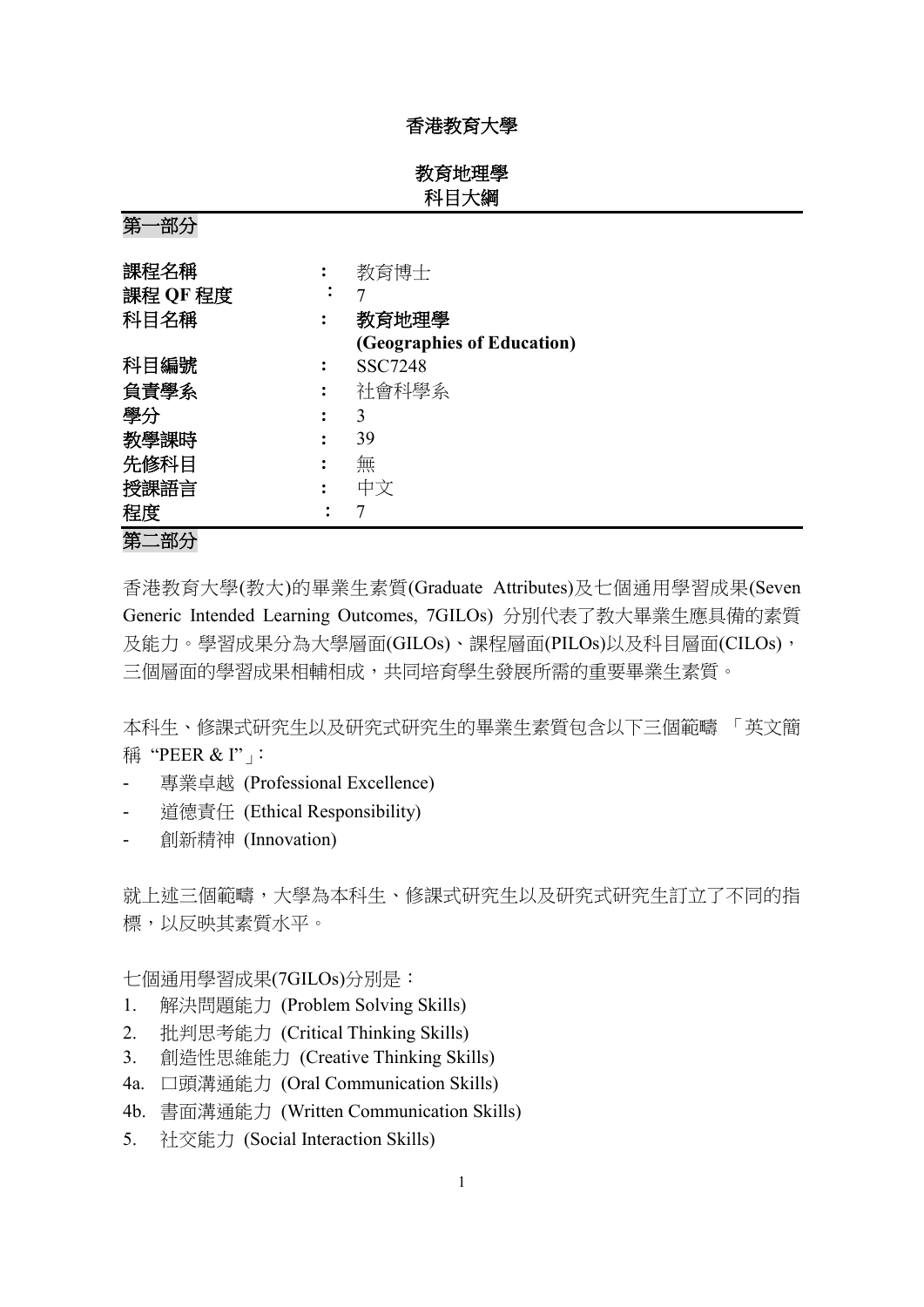- 6. 倫理決策 (Ethical Decision Making)
- 7. 全球視野 (Global Perspectives)

## **1.** 科目概要

本課程將教授學生進行地理及教育相關研究的知識與方法,其中包括物理、社會、 經濟、文化、政治景觀等的演變。課程中「地理」方面的重點包括空間、地點、 模式、流動和旅行;「教育」方面的焦點包括課程、學習、知識、環境素養和受 教育機會。本課程將通過閱讀、詮釋及評論相關經典、最新的研究成果、文獻和 課程文件,為學生提供分析地理與教育、環境素養、旅遊學習、教育與學校空間 模式的機會。

#### **2.** 預期學習成果

成功完成本課程後,學生應能夠:

- 成果一:瞭解物理和人文地理學的主要理論、知識及課程三方面的現狀與未來發展;
- 成果二:批判性地審閱有關地理和教育/教育地理學的論述、理論和議題。
- 成果三:展現辨識新研究領域的能力,並為進一步的教育研究提出適當的地理學 觀點、方法和技能。

## **3.** 內容、預期學習成果及教與學活動

| 教授内容              | 預期學習       | 教與學活動 |
|-------------------|------------|-------|
|                   | 成果 (CILOs) |       |
| 1. 地理教與學的最新進展     | 成果一        | 講課    |
| 近期地理教育課程的發展       | 成果二        | 閱讀材料  |
| 地理學習的新工具:數字圖像、    | 成果三        | 小組討論  |
| GIS、VR 和 AR 技術    |            | 自主學習  |
| 2. 地理與環境素養:       | 成果一        | 講課    |
| 以氣候變化為例           | 成果二        | 閱讀材料  |
| -- 建構氣候問題:歷史、文化和地 | 成果三        | 小組討論  |
| 理視野               |            | 實地考察  |
| -- 氣候科學與環境素養      |            | 自主學習  |
| -- 關於氣候破壞的知識與交流   |            |       |
| 3. 旅遊作為教育工具       | 成果一        | 講課    |
| -- 文化多樣性學習        | 成果二        | 閱讀材料  |
| 生熊與環境問題學習         | 成果三        | 小組討論  |
| -- 世界全球化學習        |            | 實地考察  |
|                   |            | 自主學習  |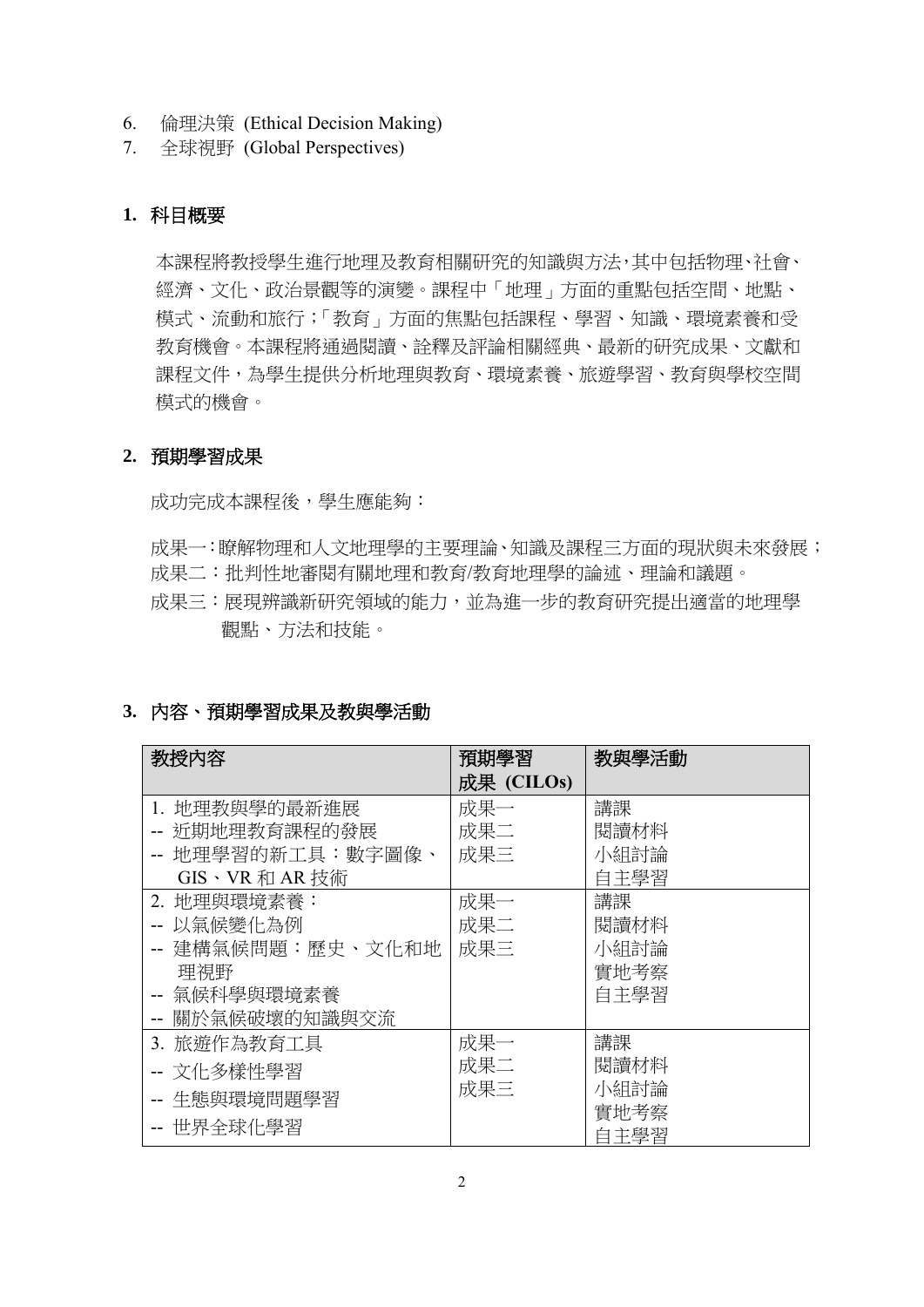| 4. 教育地理學          | 成果一 | 講課           |
|-------------------|-----|--------------|
| 無國界和<br>知識產生的地理學: | 成果二 | 閱讀材料         |
| 不均衡?              | 成果三 | 小組討論<br>實地考察 |
| 國際學生與流動性:趨勢及模式    |     | 自主學習         |
| 通勤上學:空間、模式和影響     |     |              |

#### **4.** 評核

| 評核課業                                                                                           | 所佔比重 | 預期學習<br>成果<br>(CILOs) |
|------------------------------------------------------------------------------------------------|------|-----------------------|
| (一) 報告<br>口頭報告,概述學生對以下主題之一的理解:1)<br>地理課程的趨勢,2)地理與環境素養,3)旅遊<br>作為教育工具,和 4 ) 知識傳播或學校教育的空<br>間模式。 | 30%  | 成果一<br>成果二<br>成果三     |
| (二) 個人論文<br>學生需要針對地理與教育/教育地理的某一指定<br>主題撰寫一篇文獻綜述。                                               | 70%  | 成果一<br>成果二<br>成果三     |

#### **5.** 指定教科書

Butt, G. (2011) Geography, education and the future. London: New York:

Continuum International Publishing.

Lidstone, J. (2006) Geographical education in a changing world: Past experience,current trends and future challenges. Dordrecht, the Netherlands: Springer.

## **6.** 推薦書目

- Barry, R. & Chorley R. (2009) Atmosphere, Weather and Climate (9th edn.).Routledge.
- Brooks, R., & Waters, J. (2011) Student mobilities, migration and the internationalization of higher education. Basingstoke: Palgrave Macmillan.
- Butt, G. (2015) MasterClass in geography education: transforming teaching and learning. London; New York: Bloomsbury Academic.

Chang, C. (2014). Climate change education knowing, doing and being (1st ed.). New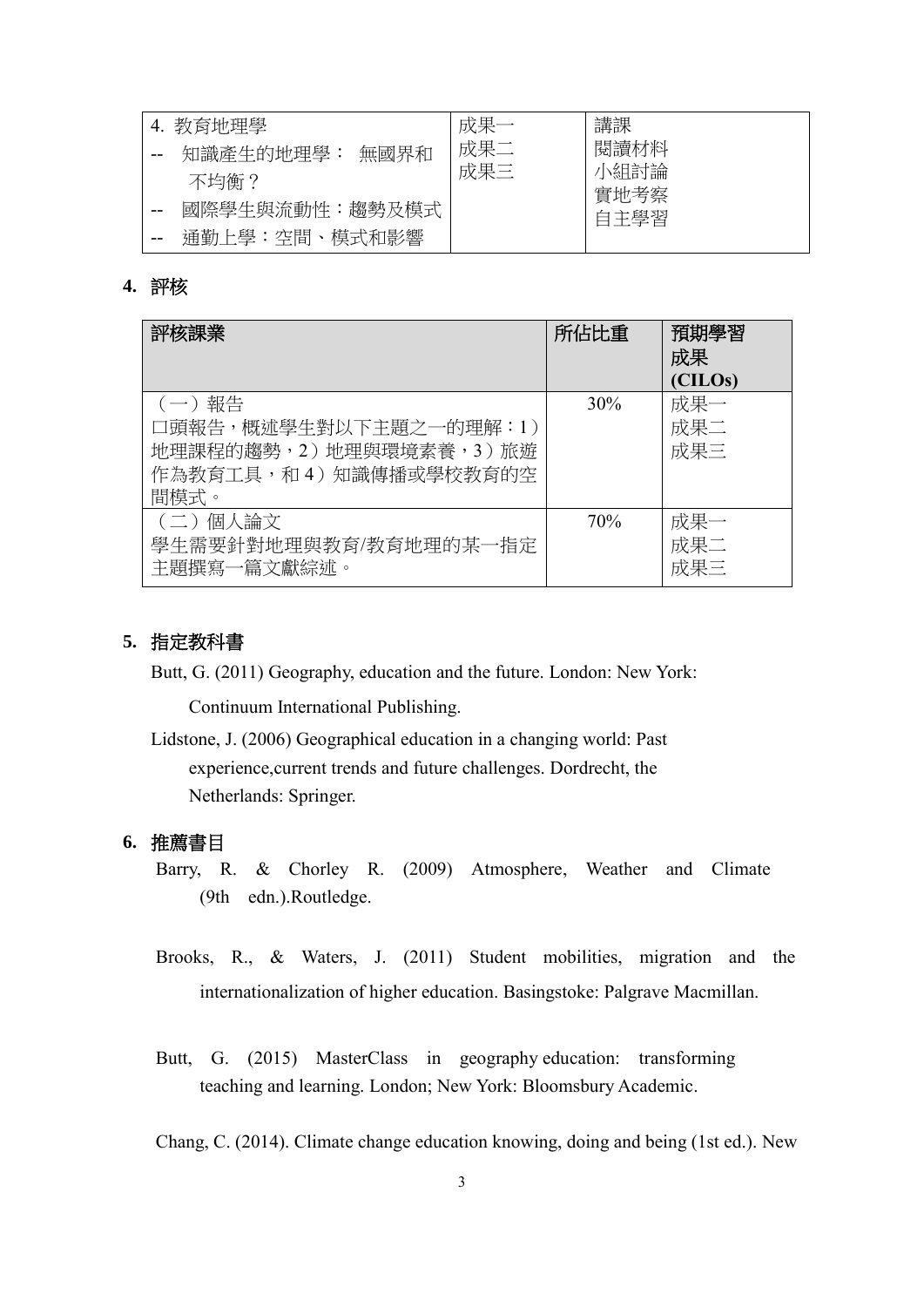York: Routledge.

- Conventz, S. (2014). Hub cities in the knowledge economy: Seaports, airports, brainports. Burlington : Ashgate Pub.
- Falk, J.H., Ballantyne, R., Packer, J. & Benckendorff, P. (2012) Travel and learning: A neglected tourism research area. *Annals of Tourism Research*, 39 (2): 908-927.
- Fisher, C., and Binns, T. (2000) Issues in Geography Teaching. Issues in Subject Teaching. London: Routledge/Falmer.
- Gerber, R. (2003) International Handbook on Geographical Education. Dordrecht, The Netherlands : Kluwer Academic Publishers.
- Kagawa, F., & Selby, D. (2010). Education and climate change: Living and learning in interesting times. New York: Routledge.
- Lambert, D., Jones. M. (2013) Debates in geography education. Abingdon England: Routledge.
- Meusburger, P. Glückler, J., el Meskioui, M. (2013) Knowledge and the Economy. The Netherlands: Springer.
- Pachauri R.K. and Meyer L.A. (eds.) (2014) Climate Change 2014: Synthesis Report. Contribution of Working Groups I, II and III to the Fifth Assessment Report of the Intergovernmental Panel on Climate Change. IPCC.
- Prebežac, D. Schott, C. and Sheldon, P.J. (2014) The Tourism Education Futures Initiative: Activating Change in Tourism Education. London: Routledge.
- Ritchie, B.W., Carr, N. & Cooper, C. (2003) Managing education tourism (eds). Clevedon, UK: Channel View Publications.
- Sheldon, P.J., Fesenmaier, D.R. & Tribe, J. (2011) The tourism education future initiative (TEFI): Activating change in tourism education. *Journal of Teaching in Travel & Tourism,* 11(1): 2-23.
- Smith, M. (2002) Teaching geography in secondary schools: A reader. London: Open University.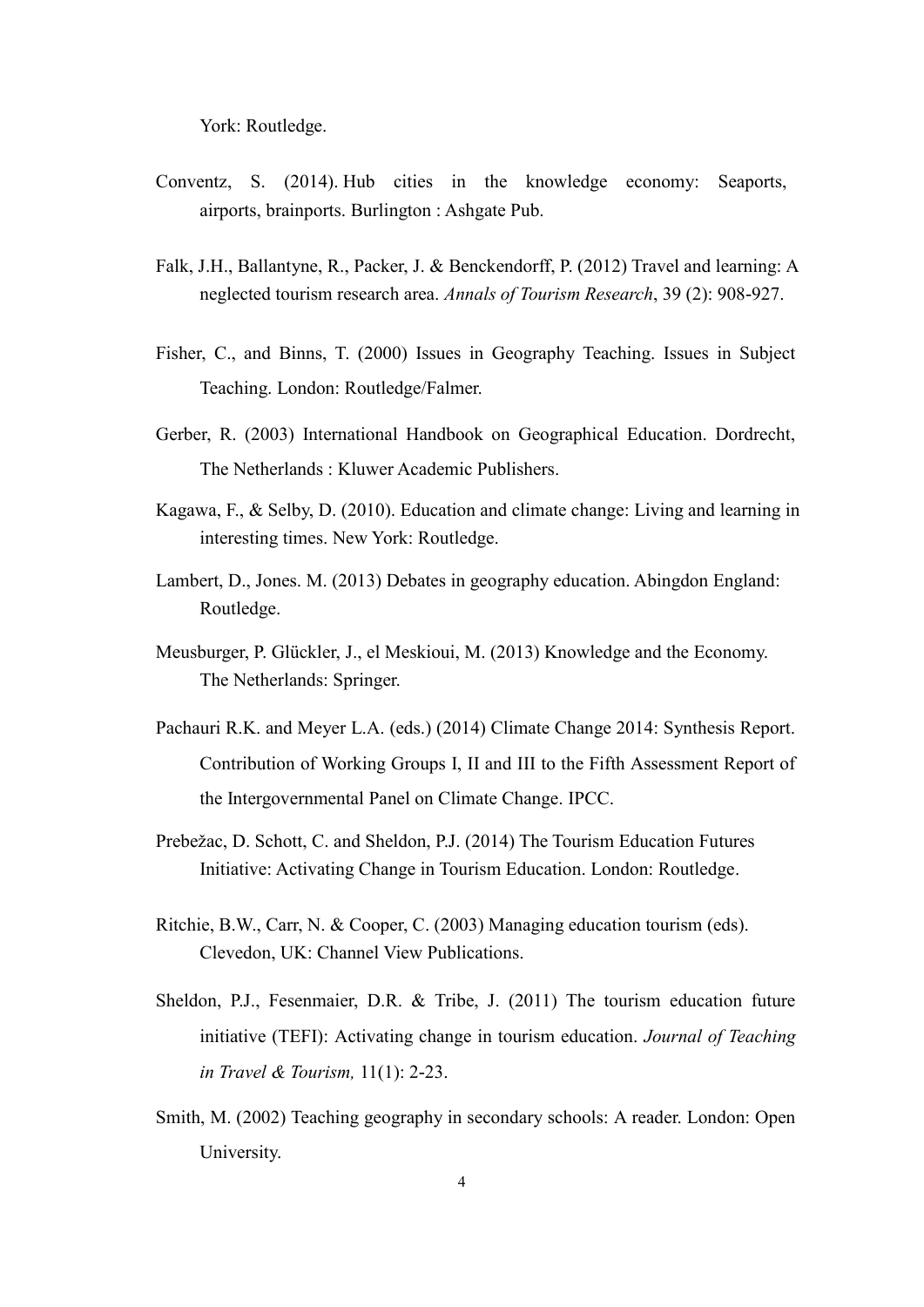- Stephen, W. (2009). Ecotourism: Impacts, Potentials and Possibilities? London:Butterworth-Heinemann.
- Stone, M.J. & Petrick, J.F. (2013) The Educational Benefits of Travel Experiences. *Journal of Travel Research*, 52 (6): 731-744.
- Tim, P., Broomhall, S., McEwan, J. & Majocha, E. (2010) Adult learning in educational tourism. *Australian Journal of Adult Learning,* 50 (2): 219-238.

## **7.** 相關網絡資源

International Geographical Union, Commission on Geographical Education,

8. [http://www.igu-cge.org/charters\\_1.htm](http://www.igu-cge.org/charters_1.htm)

American Association of Geographers, Center for Global Geography Education, <http://www.aag.org/cs/cgge>

## **8.** 相關期刊

*Annals of the Association of American Geographers Children's Geographies Environment and Planning A, B, C and D Geographical Education [International Research in Geographical and Environmental Education](http://www.tandfonline.com/rgee20) Journal of Economic Geography Journal of Geography [Journal of Geography in Higher Education](http://www.tandfonline.com/cjgh20) Journal of Teaching in Travel & Tourism Journal of Transport Geography Journal of Travel Research Professor in Human Geography Progress in Physical Geography Tourism Geographies*

#### **9.** 學術誠信